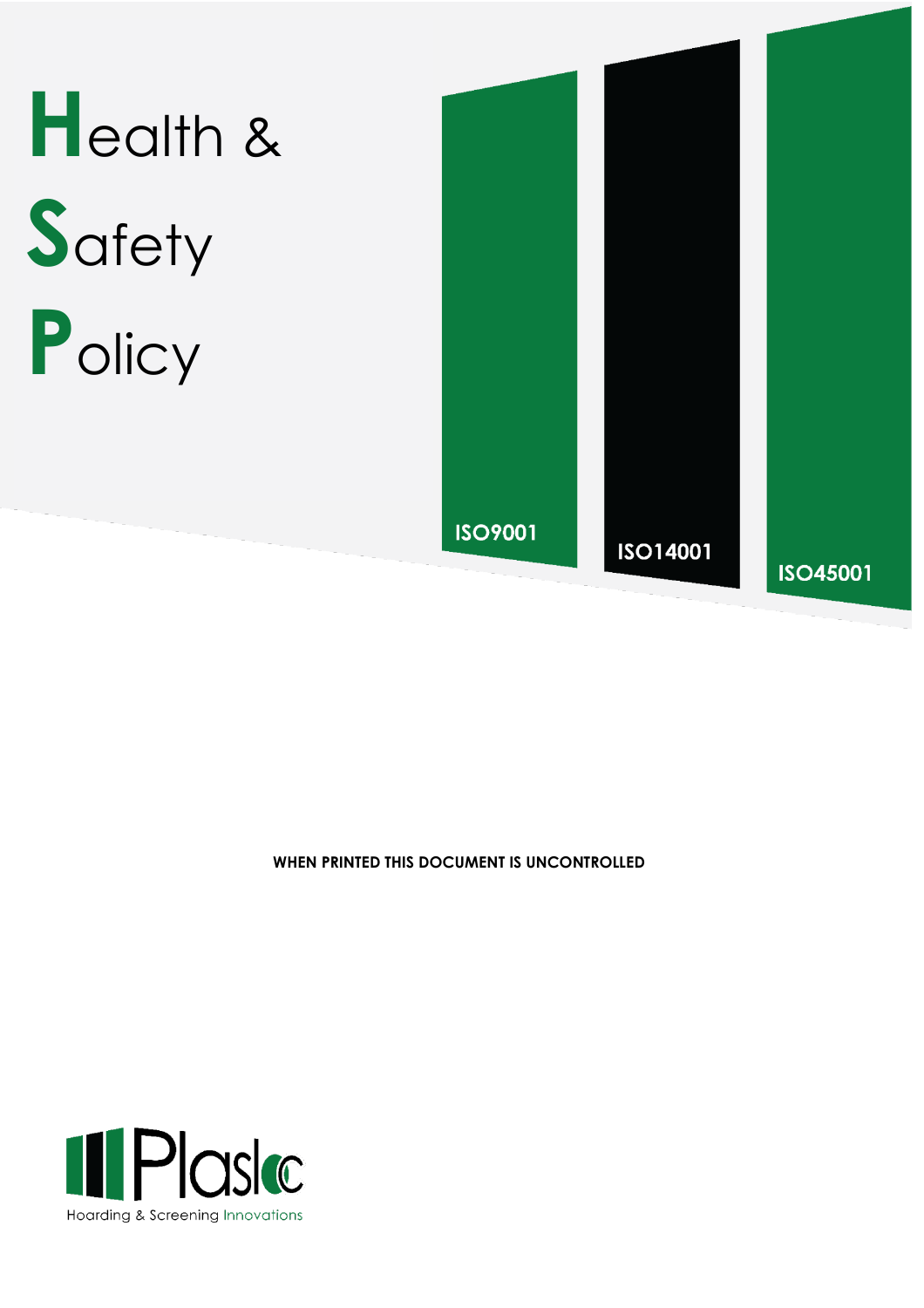### **Health & Safety Policy**

#### **1. INTRODUCTION**

1.1 Plasloc Ltd ("the Company") recognises and accepts its responsibilities under the Health and Safety at Work etc Act 1974 including the responsibility to:

**III Plase** 

- 1.1.1 provide and maintain a safe and healthy place of work
- 1.1.2 provide adequate information, instruction, training and supervision
- 1.1.3 provide and maintain plant and equipment and safe systems of work
- 1.1.4 ensure safe access to and from the places of work
- 1.1.5 work to prevent accidents and work related ill health

#### **2 GENERAL HEALTH AND SAFETY**

- 2.1 The overall responsibility for health and safety lies with the Managing Director Steve Matthews. The Operations Director has day to day responsibility for managing health and safety.
- 2.2 The Management are committed to achieving the highest standards of health and safety throughout the Company.
- 2.3 The Management are also committed to complying with the requirements of the Management of Health and Safety at Work Regulations 1999 and other Regulations that apply to the Company's work activities.
- 2.4 The Management team will ensure that assessments of all areas of work activities are carried out regularly, in order to identify hazards and work to prevent instances of injury, disease and dangerous occurrences arising.
- 2.5 The Management are also committed to ensuring that the work done by the Company does not adversely affect the health and safety of any contractors or of members of the public.
- 2.6 The Management are fully committed to providing safe and healthy working conditions and adequate welfare facilities for all employees.
- 2.7 The Company will strive to maintain excellence in health and safety matters and in this respect, employees and others are encouraged to co-operate with the management in all safety matters, to identify hazards and reduce the risk which may exist during work activities and to report any condition which may appear dangerous or unsatisfactory. The Company will at all times consult with the employees on these matters.
- 2.8 The Senior Management will, so far as reasonably practicable, ensure that the Company provides adequate financial resources to meet these objectives.
- 2.9 Copies of this policy are to be available to all Company employees and other interested parties.

#### **3 DIRECTORS' DUTIES:**

3.1 The Directors will have at least basic knowledge and understanding of the Health and Safety at Work etc Act 1974 and its associated Regulations and Approved Codes of Practice.

| Department:   | All | Doc Ref No.:       | S-PD125-5.2 |
|---------------|-----|--------------------|-------------|
| Revision No.: | 001 | <b>Issue Date:</b> | August 2018 |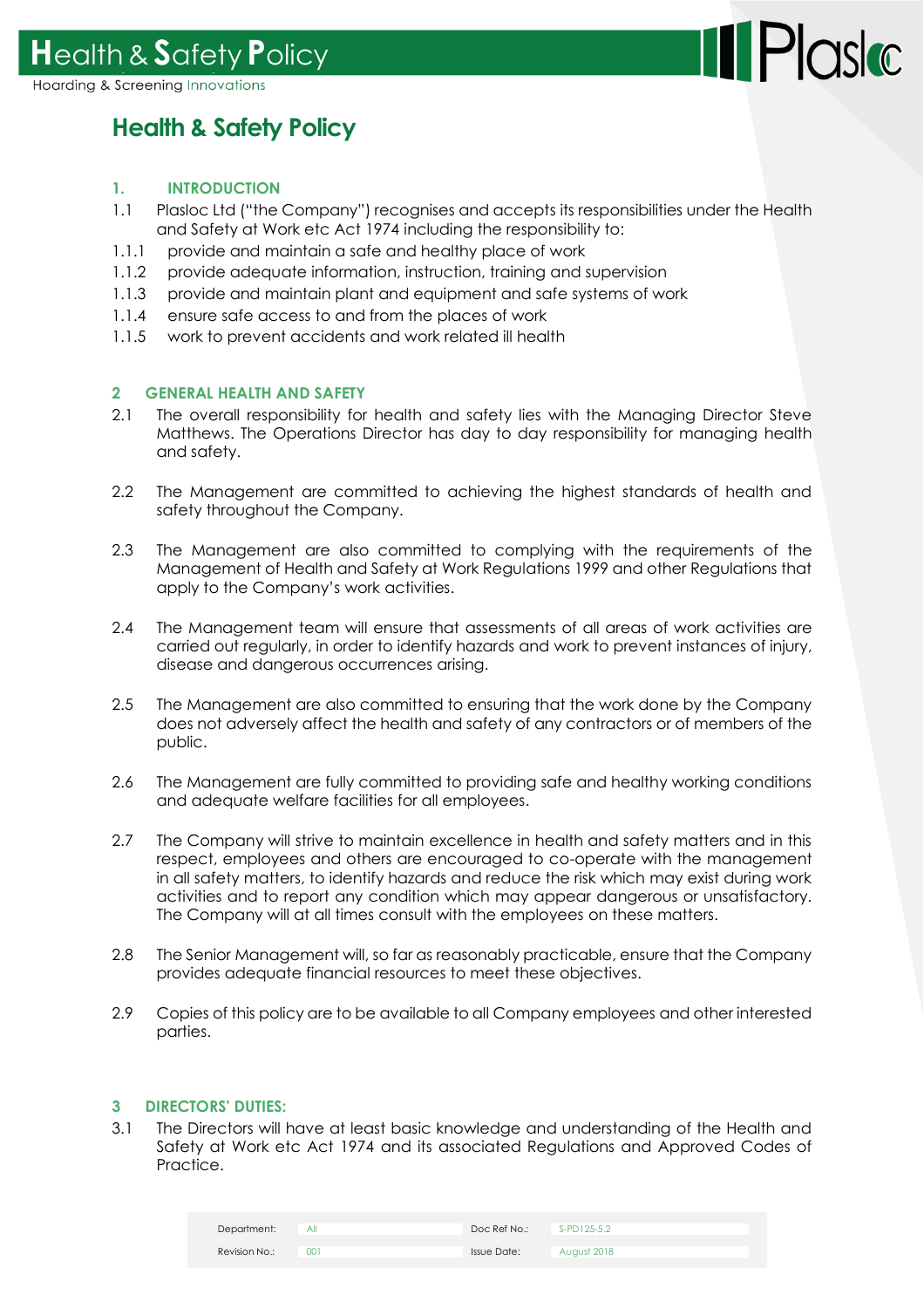## **H**ealth & **S**afety **P**olicy

Hoarding & Screening Innovations

- 3.2 It will be the responsibility of all the Directors to keep all employees advised as to their responsibilities in respect of health and safety matters.
- 3.3 In order to protect the safety and health of employees and others affected by the Company's operations, the Directors will:
- 3.3.1 Take reasonable steps to familiarise themselves with the hazards and risks associated with working at the Company and with the precautions which need to be taken to eliminate or control those risks.
- 3.3.2 Establish procedures to deal with any emergencies.
- 3.3.3 Appoint a suitably trained and competent person to assist them in carrying out their health and safety duties.
- 3.3.4 Ensure that employees receive sufficient training and information so that they can carry out their duties safely and competently. Ensure adequate funds and facilities are available for this purpose. Before entrusting work tasks to employees, take into account their capabilities as regards health and safety and ensure that suitable Risk Assessments are carried out on any hazardous activity.
- 3.3.5 Initiate the timing and annual review of the Health and Safety Policy and ensure it is promoted to all employees and others working on behalf of the Company.
- 3.3.6 Ensure that all employees carry out the health and safety responsibilities allocated to them.
- 3.3.7 Ensure the safety performance of the Company is monitored and take action to remedy any identified deficiencies.
- 3.3.8 Ensure that adequate provision is made for welfare facilities and that adequate first aid provisions are made.
- 3.3.9 Ensure that all necessary PPE is provided to employees, and that instruction is given on its use.

#### **4 DESIGNATED HEALTH & SAFETY PERSON'S DUTIES:**

- 4.1 To ensure that all the Company Directors/Partners, Supervisors and Staff are aware of their individual Health and Safety responsibilities.
- 4.2 To initiate and/or recommend any changes, developments and amendments to the policy as and when necessary.
- 4.3 To inform the Health and Safety Executive of all notifiable accidents. Investigate any accidents or dangerous occurrences and recommend means of preventing reoccurrence.
- 4.4 To arrange appropriate training for all employees.
- 4.5 To create and maintain a Training Matrix for all staff.
- 4.6 To ensure that Risk Assessments (including where appropriate, COSHH, Noise, Manual Handling etc) are carried out as needed.
- 4.7 To ensure follow up action as needed.
- 4.8 To promote an interest and responsible attitude towards Health and Safety matters throughout the Company.
- 4.9 This policy will be reviewed annually or when there is a change in circumstances, in work practices or the introduction of new legislation.

| Department:   | All | Doc Ref No.:       | S-PD125-5.2 |
|---------------|-----|--------------------|-------------|
| Revision No.: | OO. | <b>Issue Date:</b> | August 2018 |